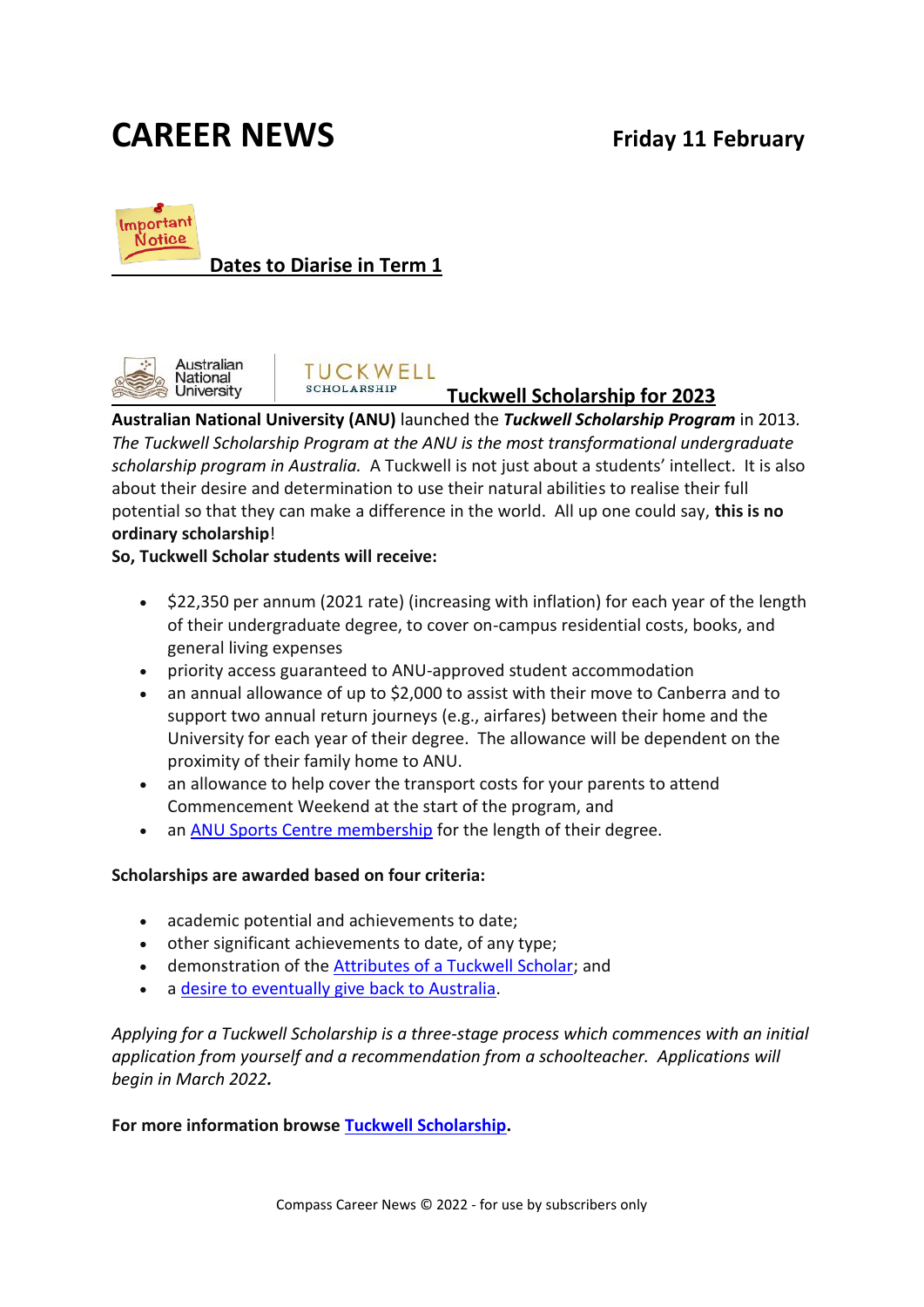

#### **University Clinical Aptitude Test**

The *University Clinical Aptitude Test (UCAT)* is an admissions test used by the UCAT ANZ Consortium of universities in Australia and New Zealand for their *medical, dental, and clinical science* degree programs. Universities requiring the UCAT are listed at this link - [Universities requiring the UCAT.](https://www.ucat.edu.au/ucat-anz/universities/) Students intending to apply for courses requiring the UCAT at any of these universities are reminded that they will need to **book a test**.

Bookings will open on **1 March 2022** and close **17 May 2022. The testing dates will be from 1 July 2022 to 12 August 2022.**

Students who are preparing for entry into any of these courses are encouraged to familiarise themselves with the **format of the test at [UCAT Test Format](https://www.ucat.edu.au/ucat-anz/test-format/)** and the **practice tests and preparation material** provided at **[UCAT Preparation.](https://www.ucat.edu.au/ucat-anz/practice-tests/)**

**Find out more at [UCAT.](https://www.ucat.edu.au/)**



#### *New* **Master of Climate Science from 2022**

*We know that climate change is the biggest threat we face. We need climate scientists who can unravel how we got here, build models to predict where we're going, and communicate those learnings effectively. We need people who understand the science behind climate change and can translate this to policy and action across every industry.*

With the above mentioned in mind, the University of Melbourne is introducing the *Master of Climate Science*. The Master of Climate Science is a two-year program that is topical, interesting, and something that the University has deep, long-standing expertise in. The course is linked to the [ARC Centre of Excellence for Climate Extremes,](https://climateextremes.org.au/) which means students will be learning from scientists who have made significant contributions to the latest IPCC report – an assessment report detailing knowledge on **climate change**, its causes, potential impacts, and response options. Students in the Master of Climate Science can complete an industry-based internship or a research project and can choose between specialisations in Climate Dynamics and Climate Science.

Entry into this post-graduate program will be -

- undergraduate degree in physics, chemistry, mathematics, computer science, engineering, environmental science, *and*
- undergraduate mathematics equivalent to Calculus 1 (Calculus 2 may be necessary for some electives).

**Find out more at [Master of Climate Science.](https://study.unimelb.edu.au/find/courses/graduate/master-of-climate-science/)**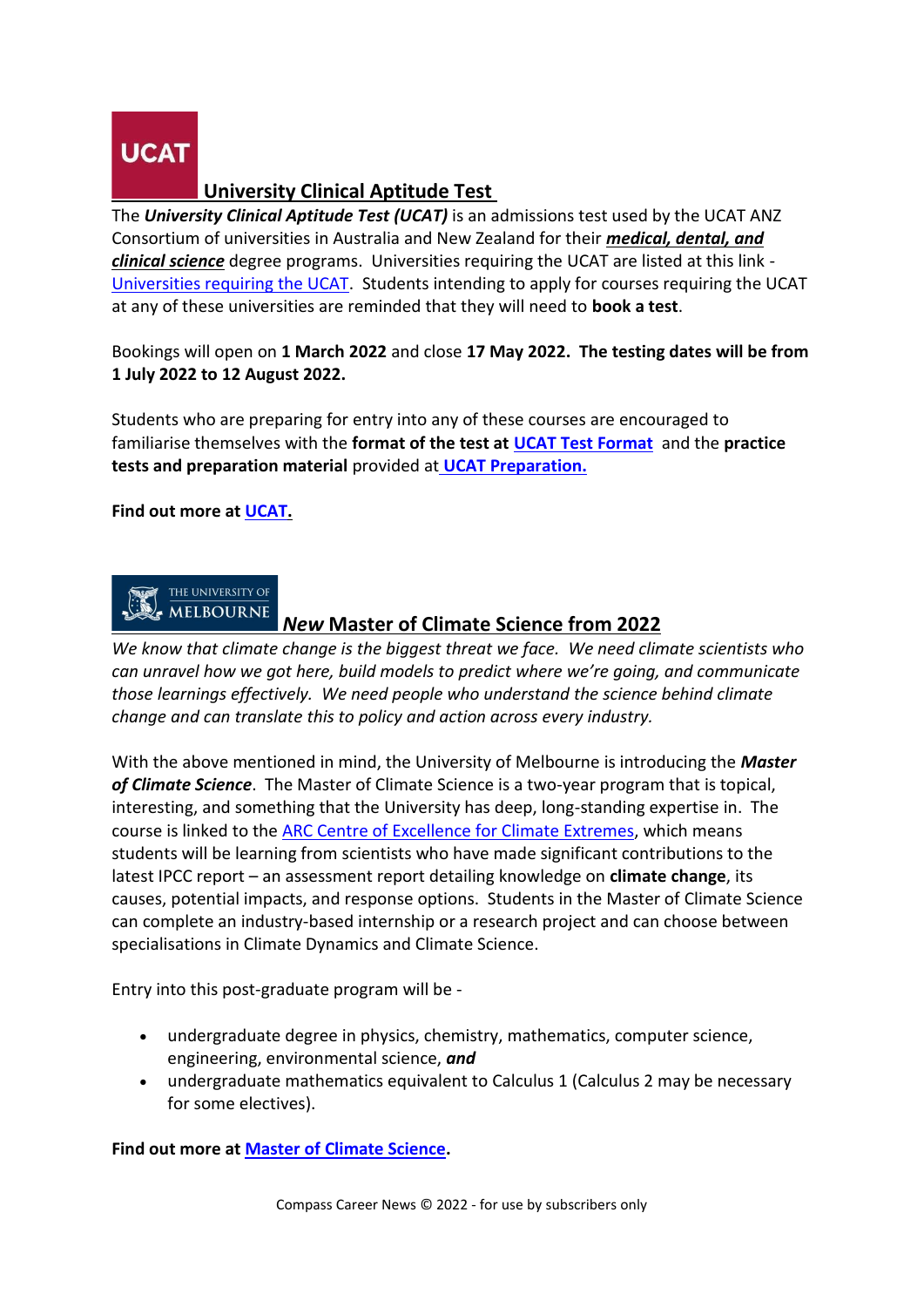

#### **Allied Health Courses at the University of Adelaide**

*Want to transform people's lives through better health? Study at a university that will transform you—the University of Adelaide.*

Students keen on finding out more about health courses on offer, are encouraged to browse the links below.

**[Dentistry](https://www.adelaide.edu.au/degree-finder/ug/dentistry/)** [Health & Medical Sciences](https://www.adelaide.edu.au/degree-finder/ug/healthsci/) [Medicine](https://www.adelaide.edu.au/degree-finder/ug/med/) [Nursing](https://www.adelaide.edu.au/degree-finder/ug/nursing/) [Occupational Therapy](https://www.adelaide.edu.au/degree-finder/2021/hocth_hboccther.html)

[Oral Health](https://www.adelaide.edu.au/degree-finder/?m=view&dsn=program.source_program&year=2021&v_avail_comm=1&v_subject=319) **[Physiotherapy](https://www.adelaide.edu.au/degree-finder/hphys_hbphys.html)** [Psychology](https://www.adelaide.edu.au/degree-finder/ug/psych/) [Speech Pathology](https://www.adelaide.edu.au/degree-finder/hsppa_hbsppath.html)

**Find out more at [Allied Health Courses at the University of Adelaide.](https://www.adelaide.edu.au/study/health/)**



**Academy of Global Impact and Leadership through Ethics**

*AGILE (Academy of Global Impact and Leadership through Ethics)* is an innovative opportunity for high-achieving students to elevate their performance.

High-achieving students who receive ATARs over 90.00 and enrol at ACU will be offered:

- immediate membership in AGILE, which will provide them with exclusive networking opportunities
- masterclass seminars with ACU's nationally recognised teaching staff and global leaders
- access to talks from Australia's most inspiring leaders.

AGILE students will graduate not only with a degree, but with the experience, knowledge, and aptitude to be any employer's first choice and make a positive contribution.

**Find out more at [Academy of Global Impact and Leadership through Ethics \(AGILE\)](https://www.acu.edu.au/study-at-acu/why-study-at-acu/agile?_cldee=amFja3kuYnVydG9uQGtub3gudmljLmVkdS5hdQ%3d%3d&recipientid=contact-e25b8c84f79ce311b6fcd89d6765b220-612ca3b1bfe74857b99eac878e39e626&utm_source=ClickDimensions&utm_medium=email&utm_campaign=2021%20FS%20%7C%20VIC%20%7C%20ACU%20Updates%20Newsletter&esid=34cd7a34-3238-ec11-8c64-0022480fefee)**

#### *New* **Archaeology Major in the Bachelor of Arts**

Commencing this year, ACU has introduced a *new* major to the Bachelor of Arts offering. Dedicated to the archaeology, history and languages of Ancient Israel, the **[archaeology](https://elink.clickdimensions.com/c/6/?T=MzExNTYxNjM%3AMDItYjIxMzA3LTQ2NTkyMWUxMDBmYzRhMDhhMGZmZjNlOTBlZDE5NDE5%3AamFja3kuYnVydG9uQGtub3gudmljLmVkdS5hdQ%3AY29udGFjdC1lMjViOGM4NGY3OWNlMzExYjZmY2Q4OWQ2NzY1YjIyMC02MTJjYTNiMWJmZTc0ODU3Yjk5ZWFjODc4ZTM5ZTYyNg%3AZmFsc2U%3AMTk%3A%3AaHR0cHM6Ly93d3cuYWN1LmVkdS5hdS9zdHVkeS1hdC1hY3UvZmluZC1hLWNvdXJzZS9uZXctY291cnNlcy9hcmNoYWVvbG9neT9fY2xkZWU9YW1GamEza3VZblZ5ZEc5dVFHdHViM2d1ZG1sakxtVmtkUzVoZFElM2QlM2QmcmVjaXBpZW50aWQ9Y29udGFjdC1lMjViOGM4NGY3OWNlMzExYjZmY2Q4OWQ2NzY1YjIyMC02MTJjYTNiMWJmZTc0ODU3Yjk5ZWFjODc4ZTM5ZTYyNiZ1dG1fc291cmNlPUNsaWNrRGltZW5zaW9ucyZ1dG1fbWVkaXVtPWVtYWlsJnV0bV9jYW1wYWlnbj0yMDIxJTIwRlMlMjAlN0MlMjBWSUMlMjAlN0MlMjBBQ1UlMjBVcGRhdGVzJTIwTmV3c2xldHRlciZlc2lkPTM0Y2Q3YTM0LTMyMzgtZWMxMS04YzY0LTAwMjI0ODBmZWZlZQ&K=oDPWZ9Nwh-ta3t47tbKlXg)  [major](https://elink.clickdimensions.com/c/6/?T=MzExNTYxNjM%3AMDItYjIxMzA3LTQ2NTkyMWUxMDBmYzRhMDhhMGZmZjNlOTBlZDE5NDE5%3AamFja3kuYnVydG9uQGtub3gudmljLmVkdS5hdQ%3AY29udGFjdC1lMjViOGM4NGY3OWNlMzExYjZmY2Q4OWQ2NzY1YjIyMC02MTJjYTNiMWJmZTc0ODU3Yjk5ZWFjODc4ZTM5ZTYyNg%3AZmFsc2U%3AMTk%3A%3AaHR0cHM6Ly93d3cuYWN1LmVkdS5hdS9zdHVkeS1hdC1hY3UvZmluZC1hLWNvdXJzZS9uZXctY291cnNlcy9hcmNoYWVvbG9neT9fY2xkZWU9YW1GamEza3VZblZ5ZEc5dVFHdHViM2d1ZG1sakxtVmtkUzVoZFElM2QlM2QmcmVjaXBpZW50aWQ9Y29udGFjdC1lMjViOGM4NGY3OWNlMzExYjZmY2Q4OWQ2NzY1YjIyMC02MTJjYTNiMWJmZTc0ODU3Yjk5ZWFjODc4ZTM5ZTYyNiZ1dG1fc291cmNlPUNsaWNrRGltZW5zaW9ucyZ1dG1fbWVkaXVtPWVtYWlsJnV0bV9jYW1wYWlnbj0yMDIxJTIwRlMlMjAlN0MlMjBWSUMlMjAlN0MlMjBBQ1UlMjBVcGRhdGVzJTIwTmV3c2xldHRlciZlc2lkPTM0Y2Q3YTM0LTMyMzgtZWMxMS04YzY0LTAwMjI0ODBmZWZlZQ&K=oDPWZ9Nwh-ta3t47tbKlXg)** will be delivered online and available for on-campus study. Students will have the opportunity to participate in an archaeological dig in Israel as part of their study.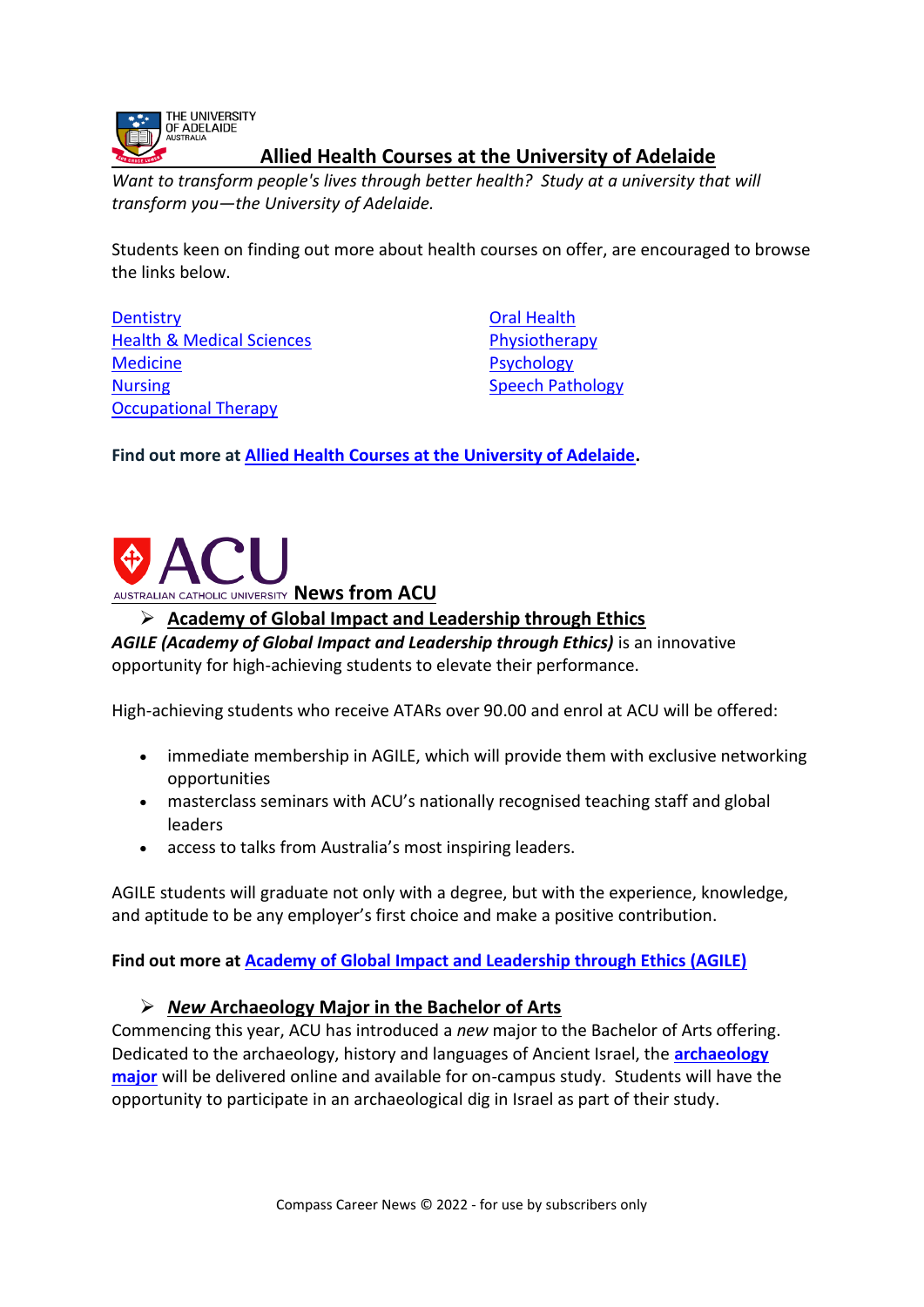

#### **Bond Leads in Start-Up Success Stories**

*Bond University is the top Australian university for entrepreneurship according to [new data](https://www.theaustralian.com.au/special-reports/for-its-size-bond-university-has-produced-most-entrepreneurs/news-story/8ac88b080841bd302532598d4013ce45)  [published by The Australian newspaper.](https://www.theaustralian.com.au/special-reports/for-its-size-bond-university-has-produced-most-entrepreneurs/news-story/8ac88b080841bd302532598d4013ce45)*

In November 2021, The Australian newspaper ran an article on which Australian universities have produced the most founders of successful start-ups – those that have reached the key milestone of attracting venture capital funding. It came as no surprise that the University of Melbourne headed the list with 100 of its graduates having founded start-ups that attracted venture capital funding in the past 10 years. UNSW and the University of Sydney followed close behind with 98 and 97 respectively.

However, after adjusting for the size of university (using the number of start-up founders per 100,000 graduates over the last 10 years), it is the small university, Bond, which rose to the top.

Factors which influenced these outcomes included the *background of students and graduates*, and their *readiness to launch entrepreneurial ventures*. Bond University fosters student start-ups through its [Australian-first entrepreneurship program Transformer](https://bond.edu.au/transformer) which is offered as a fee-free, extracurricular option to undergraduate and postgraduate students from all disciplines. Transformer Director Daniel Abrahams said entrepreneurship was in Bond's DNA.

"*Entrepreneurship is viewed as a core leadership capability at Bond University that enables students to transform their ideas into products or services that solve customer problems*," Mr Abrahams said.

## **UNIVERSITIES WITH START-UP SPARK**

Number of alumni who have founded start-ups that attract funding, adjusted for size of university  $25$ 



Graph shows number of venture capital funded start-ups founded by alumni of a university, per 100,000 undergraduate and<br>postgraduate completions at the university from 2009-2019. Source: Crunchbase, League of Scholars

Compass Career News © 2022 - for use by subscribers only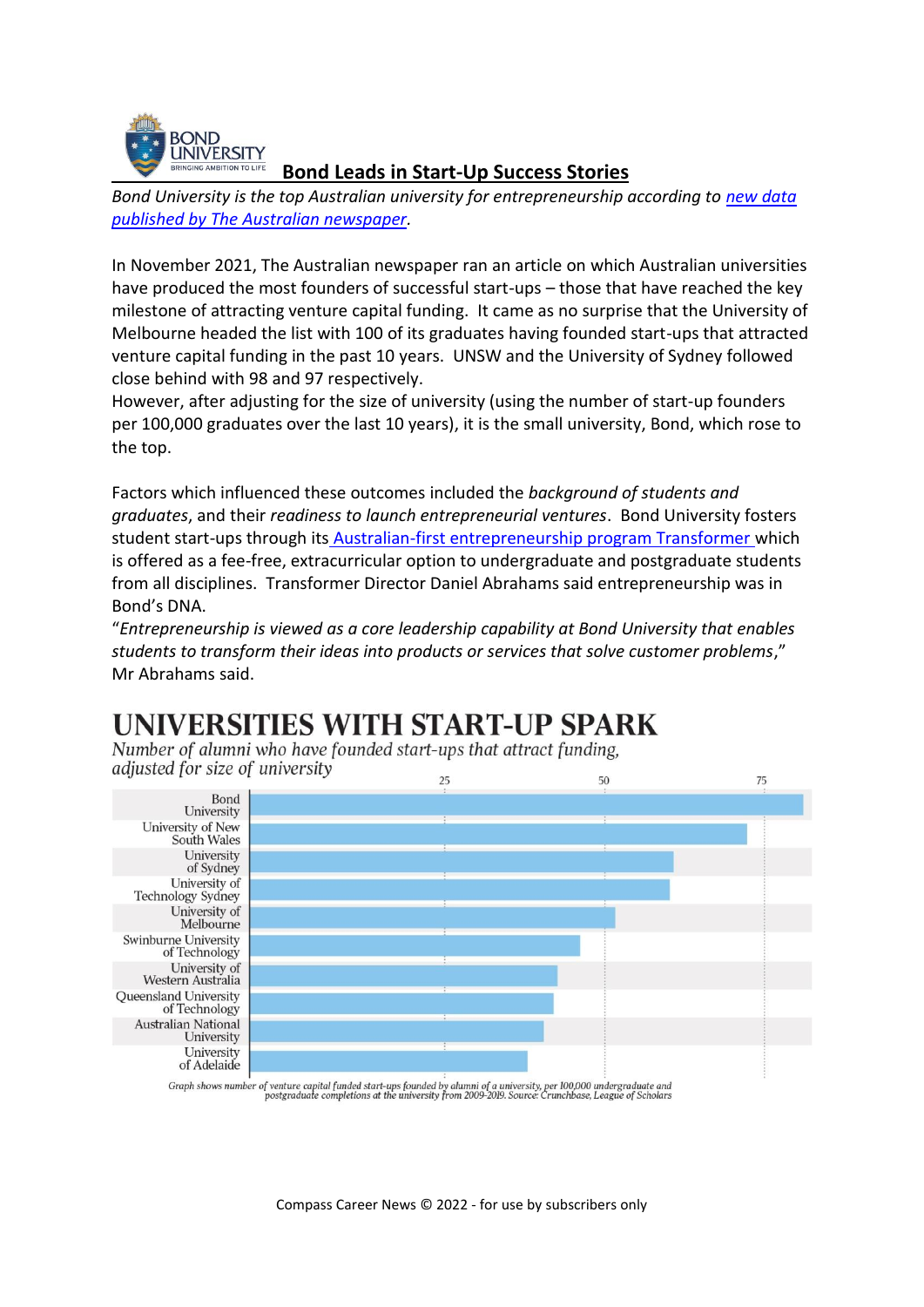

### **Dental Technology and Oral Health Courses in 2022**

**Dental technicians** construct and repair dentures (false teeth) and other dental appliances, including crowns, bridges, and orthodontic appliances (Good Careers Guide)

**Oral health therapists** diagnose dental decay and gum diseases, work together with dentists to provide routine oral health care for children and adults, and also help to promote oral health and preventive dental practices among school children and the broader community (Good Careers Guide)

Both of these professionals work together with dentists and dental surgeons.

| <b>INSTITUTION</b>                                                                                                                 | <b>COURSE NAME</b>                                                | <b>VCE PREREQS</b>                                                                                                                                                                                                                                           | <b>MAJOR STUDIES IN 2022</b>                                                                                                                                    |
|------------------------------------------------------------------------------------------------------------------------------------|-------------------------------------------------------------------|--------------------------------------------------------------------------------------------------------------------------------------------------------------------------------------------------------------------------------------------------------------|-----------------------------------------------------------------------------------------------------------------------------------------------------------------|
| <b>Charles Sturt</b><br><b>University</b><br>(Wagga Wagga, and also taught<br>at Holmesglen Institute,<br><b>Chadstone Campus)</b> | <b>Bachelor of Oral</b><br><b>Health (Therapy and</b><br>Hygiene) | n/a, but ATAR is used as<br>part of selection                                                                                                                                                                                                                | Oral Hygiene, Oral Therapy.                                                                                                                                     |
| <b>Holmesglen</b><br><b>Institute</b><br>(Chadstone Campus)                                                                        | <b>Diploma of Dental</b><br><b>Technology</b>                     | n/a, but satisfactory<br>completion of Year 12                                                                                                                                                                                                               | Appliance Design Techniques, Computer Aided<br>Design (CAD), Computer Aided Manufacturing<br>(CAM),, Dental Material Science, Structures of<br>the Oral Cavity. |
| La Trobe University<br>(Bendigo Campus)                                                                                            | <b>Bachelor of Oral</b><br><b>Health Science</b>                  | Units 3 and 4: a study<br>score of at least 30 in<br>English (EAL) or at least<br>25 in English other than<br>EAL; Units 3 and 4: a<br>study score of at least 25<br>in one of Biology or<br>Chemistry.                                                      | Dental hygiene, Dental therapy, Evidence based<br>oral health practice, Oral health science,<br>Preventive dentistry.                                           |
| <b>RMIT University</b><br>(City Campus)                                                                                            | <b>Diploma of Dental</b><br><b>Technology</b>                     | Units 3 and 4: a study<br>score of at least 27 in<br>English (EAL) or at least<br>25 in English other than<br>EAL; Units 3 and 4: a<br>study score of at least 25<br>in one of Maths:<br><b>Mathematical Methods</b><br>or Maths: Specialist<br>Mathematics. | Complete and Partial Dentures, Crown and<br>Bridge, Mouthguards, Orthodontics.                                                                                  |
| <b>University of</b><br><b>Melbourne</b><br>(Parkville Campus)                                                                     | <b>Bachelor of Oral</b><br><b>Health</b>                          | Units 3 and 4: a study<br>score of at least 30 in<br>English (EAL) or at least<br>25 in English other than<br>EAL; Units 3 and 4: a<br>study score of at least 25<br>in one of Biology or<br>Chemistry.                                                      | Oral health sciences, Preventive and clinical<br>dentistry, Social sciences and health promotion,<br>Vocational clinical practice.                              |